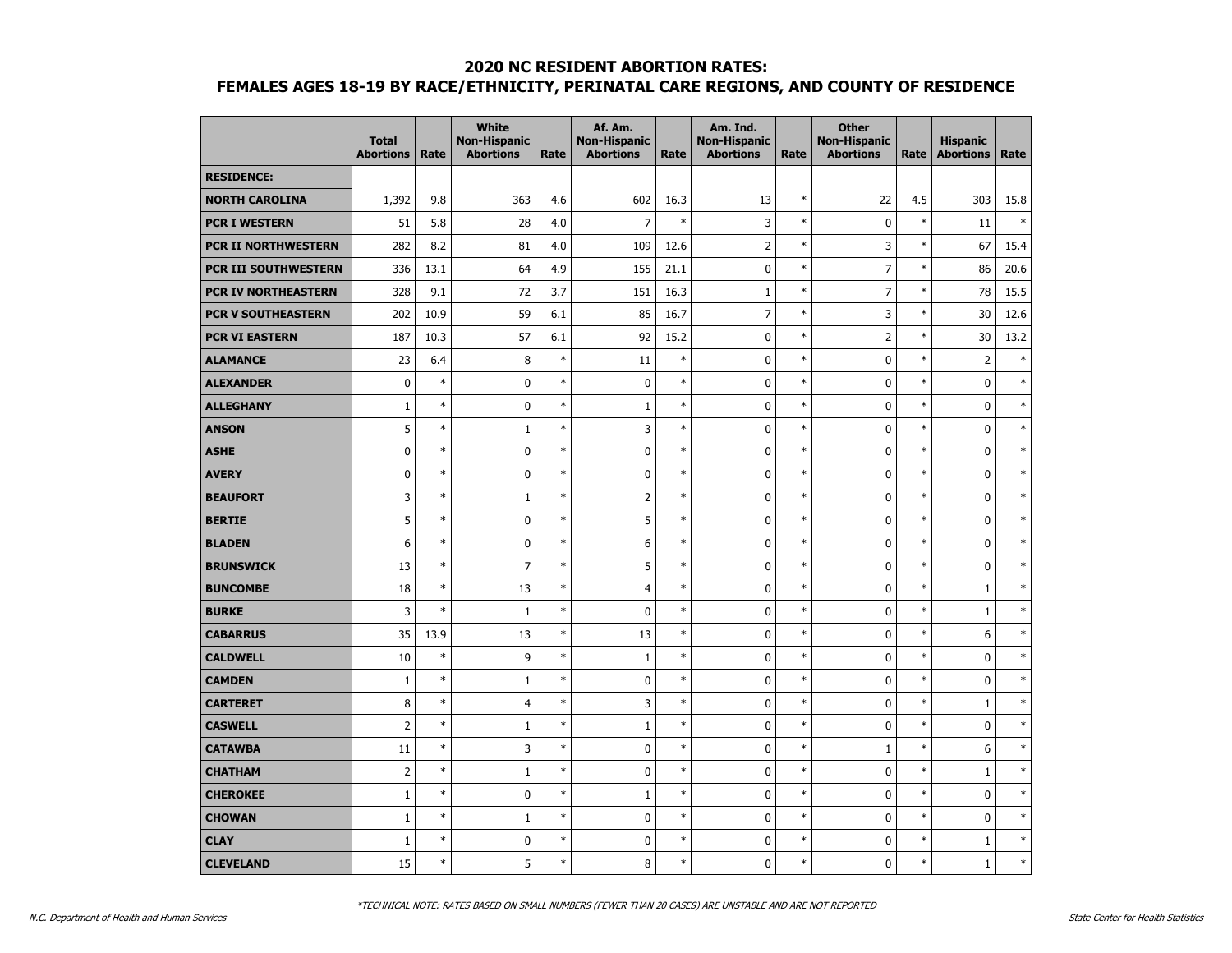|                   | <b>Total</b><br><b>Abortions</b> | Rate   | <b>White</b><br><b>Non-Hispanic</b><br><b>Abortions</b> | Rate   | Af. Am.<br><b>Non-Hispanic</b><br><b>Abortions</b> | Rate   | Am. Ind.<br><b>Non-Hispanic</b><br><b>Abortions</b> | Rate   | <b>Other</b><br><b>Non-Hispanic</b><br><b>Abortions</b> | Rate   | <b>Hispanic</b><br><b>Abortions</b> | Rate   |
|-------------------|----------------------------------|--------|---------------------------------------------------------|--------|----------------------------------------------------|--------|-----------------------------------------------------|--------|---------------------------------------------------------|--------|-------------------------------------|--------|
| <b>COLUMBUS</b>   | $\overline{7}$                   | $\ast$ | 3                                                       | $\ast$ | $\overline{2}$                                     | $\ast$ | $\mathbf 1$                                         | $\ast$ | $\mathbf 0$                                             | $\ast$ | $\pmb{0}$                           | $\ast$ |
| <b>CRAVEN</b>     | 10                               | $\ast$ | $1\,$                                                   | $\ast$ | $\boldsymbol{6}$                                   | $\ast$ | $\pmb{0}$                                           | $\ast$ | 0                                                       | $\ast$ | $\overline{2}$                      | $\ast$ |
| <b>CUMBERLAND</b> | 67                               | 15.6   | 16                                                      | $\ast$ | 27                                                 | 13.2   | $\mathbf{1}$                                        | $\ast$ | $\mathbf{1}$                                            | $\ast$ | 12                                  | $\ast$ |
| <b>CURRITUCK</b>  | $\mathbf{1}$                     | $\ast$ | $\mathbf{1}$                                            | $\ast$ | $\pmb{0}$                                          | $\ast$ | 0                                                   | $\ast$ | 0                                                       | $\ast$ | $\pmb{0}$                           | $\ast$ |
| <b>DARE</b>       | $\overline{4}$                   | $\ast$ | 3                                                       | $\ast$ | $\pmb{0}$                                          | $\ast$ | 0                                                   | $\ast$ | 0                                                       | $\ast$ | $\mathbf{1}$                        | $\ast$ |
| <b>DAVIDSON</b>   | $\overline{7}$                   | $\ast$ | 3                                                       | $\ast$ | $\overline{2}$                                     | $\ast$ | $1\,$                                               | $\ast$ | $\mathbf 1$                                             | $\ast$ | $\pmb{0}$                           | $\ast$ |
| <b>DAVIE</b>      | $\overline{3}$                   | $\ast$ | $\overline{2}$                                          | $\ast$ | $\pmb{0}$                                          | $\ast$ | $\mathbf 0$                                         | $\ast$ | $\mathbf 0$                                             | $\ast$ | $\pmb{0}$                           | $\ast$ |
| <b>DUPLIN</b>     | 6                                | $\ast$ | 3                                                       | $\ast$ | $\mathbf 0$                                        | $\ast$ | 0                                                   | $\ast$ | 0                                                       | $\ast$ | $\overline{2}$                      | $\ast$ |
| <b>DURHAM</b>     | 71                               | 12.4   | 3                                                       | $\ast$ | 47                                                 | 17.3   | 0                                                   | $\ast$ | $\mathbf{1}$                                            | $\ast$ | 18                                  | $\ast$ |
| <b>EDGECOMBE</b>  | 11                               | $\ast$ | $\pmb{0}$                                               | $\ast$ | 10                                                 | $\ast$ | 0                                                   | $\ast$ | $\mathbf 0$                                             | $\ast$ | $\pmb{0}$                           | $\ast$ |
| <b>FORSYTH</b>    | 62                               | 9.9    | 6                                                       | $\ast$ | 30                                                 | 14.0   | $\mathbf 0$                                         | $\ast$ | $\mathbf 0$                                             | $\ast$ | 22                                  | 20.7   |
| <b>FRANKLIN</b>   | 8                                | $\ast$ | $\mathsf{2}\,$                                          | $\ast$ | $\mathbf{1}$                                       | $\ast$ | 0                                                   | $\ast$ | 0                                                       | $\ast$ | $\overline{3}$                      | $\ast$ |
| <b>GASTON</b>     | 21                               | 9.0    | 5                                                       | $\ast$ | $\overline{7}$                                     | $\ast$ | 0                                                   | $\ast$ | 0                                                       | $\ast$ | 6                                   | $\ast$ |
| <b>GATES</b>      | $\mathbf 0$                      | $\ast$ | 0                                                       | $\ast$ | $\pmb{0}$                                          | $\ast$ | 0                                                   | $\ast$ | 0                                                       | $\ast$ | 0                                   | $\ast$ |
| <b>GRAHAM</b>     | $\mathbf 0$                      | $\ast$ | $\pmb{0}$                                               | $\ast$ | $\pmb{0}$                                          | $\ast$ | $\mathbf 0$                                         | $\ast$ | $\mathbf 0$                                             | $\ast$ | $\pmb{0}$                           | $\ast$ |
| <b>GRANVILLE</b>  | 10                               | $\ast$ | 5                                                       | $\ast$ | $\overline{2}$                                     | $\ast$ | $\mathbf 0$                                         | $\ast$ | $\mathbf 0$                                             | $\ast$ | $\overline{2}$                      | $\ast$ |
| <b>GREENE</b>     | $\overline{2}$                   | $\ast$ | 0                                                       | $\ast$ | $\overline{2}$                                     | $\ast$ | 0                                                   | $\ast$ | 0                                                       | $\ast$ | 0                                   | $\ast$ |
| <b>GUILFORD</b>   | 102                              | 9.3    | 13                                                      | $\ast$ | 62                                                 | 12.7   | $\mathbf{1}$                                        | $\ast$ | $\mathbf{1}$                                            | $\ast$ | 13                                  | $\ast$ |
| <b>HALIFAX</b>    | 8                                | $\ast$ | $\mathbf{1}$                                            | $\ast$ | 6                                                  | $\ast$ | $\mathbf 0$                                         | $\ast$ | $\mathbf 0$                                             | $\ast$ | $\mathbf{1}$                        | $\ast$ |
| <b>HARNETT</b>    | 17                               | $\ast$ | 3                                                       | $\ast$ | 8                                                  | $\ast$ | $\mathbf{1}$                                        | $\ast$ | $\mathbf{1}$                                            | $\ast$ | 3                                   | $\ast$ |
| <b>HAYWOOD</b>    | $\overline{2}$                   | $\ast$ | $\mathbf 1$                                             | $\ast$ | $\pmb{0}$                                          | $\ast$ | 0                                                   | $\ast$ | $\mathbf 0$                                             | $\ast$ | 0                                   | $\ast$ |
| <b>HENDERSON</b>  | 10                               | $\ast$ | $\overline{4}$                                          | $\ast$ | $\overline{2}$                                     | $\ast$ | 0                                                   | $\ast$ | 0                                                       | $\ast$ | $\overline{4}$                      | $\ast$ |
| <b>HERTFORD</b>   | 3                                | $\ast$ | 0                                                       | $\ast$ | $\overline{2}$                                     | $\ast$ | $\mathbf 0$                                         | $\ast$ | 0                                                       | $\ast$ | $\mathbf{1}$                        | $\ast$ |
| <b>HOKE</b>       | 10                               | $\ast$ | $\mathbf{1}$                                            | $\ast$ | $\overline{7}$                                     | $\ast$ | $\overline{2}$                                      | $\ast$ | 0                                                       | $\ast$ | $\pmb{0}$                           | $\ast$ |
| <b>HYDE</b>       | $\mathbf 0$                      | $\ast$ | $\pmb{0}$                                               | $\ast$ | $\pmb{0}$                                          | $\ast$ | 0                                                   | $\ast$ | $\mathbf 0$                                             | $\ast$ | $\pmb{0}$                           | $\ast$ |
| <b>IREDELL</b>    | 18                               | $\ast$ | 11                                                      | $\ast$ | $\pmb{0}$                                          | $\ast$ | $\pmb{0}$                                           | $\ast$ | $\mathbf 0$                                             | $\ast$ | 6                                   | $\ast$ |
| <b>JACKSON</b>    | 6                                | $\ast$ | 3                                                       | $\ast$ | $\pmb{0}$                                          | $\ast$ | $\mathbf{1}$                                        | $\ast$ | $\mathbf 0$                                             | $\ast$ | $\overline{2}$                      | $\ast$ |
| <b>JOHNSTON</b>   | 18                               | $\ast$ | 6                                                       | $\ast$ | $\overline{2}$                                     | $\ast$ | 0                                                   | $\ast$ | 0                                                       | $\ast$ | 10                                  | $\ast$ |
| <b>JONES</b>      | $\mathbf{1}$                     | $\ast$ | 0                                                       | $\ast$ | $\pmb{0}$                                          | $\ast$ | 0                                                   | $\ast$ | 0                                                       | $\ast$ | $\mathbf 0$                         | $\ast$ |
| LEE               | $\overline{4}$                   | $\ast$ | $\overline{2}$                                          | $\ast$ | $1\,$                                              | $\ast$ | 0                                                   | $\ast$ | $\mathbf{1}$                                            | $\ast$ | $\pmb{0}$                           | $\ast$ |
| <b>LENOIR</b>     | $\overline{4}$                   | $\ast$ | $\overline{2}$                                          | $\ast$ | 0                                                  | $\ast$ | 0                                                   | $\ast$ | 0                                                       | $\ast$ | $\overline{2}$                      | $\ast$ |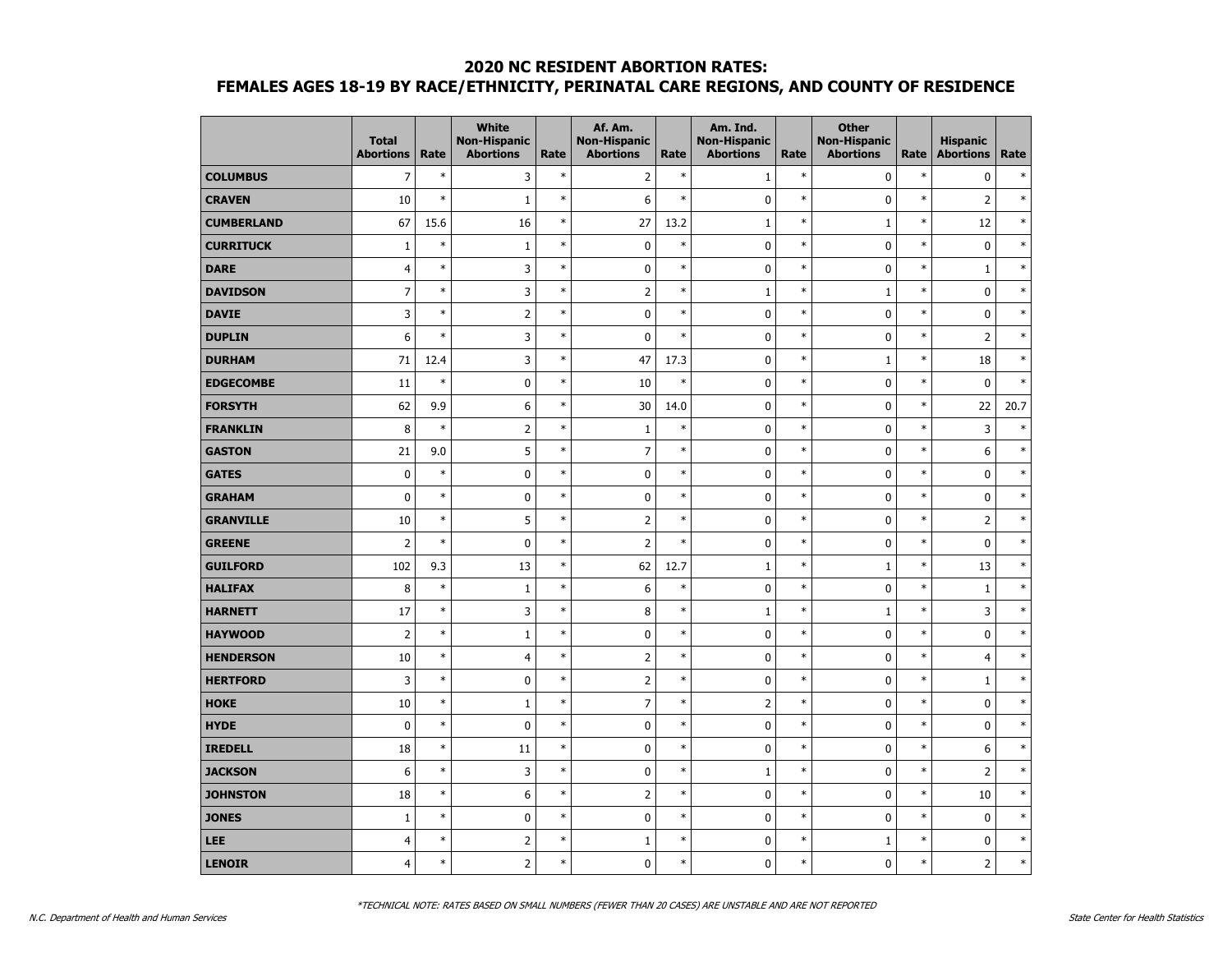|                    | <b>Total</b><br><b>Abortions</b> | Rate   | <b>White</b><br><b>Non-Hispanic</b><br><b>Abortions</b> | Rate   | Af. Am.<br><b>Non-Hispanic</b><br><b>Abortions</b> | Rate   | Am. Ind.<br><b>Non-Hispanic</b><br><b>Abortions</b> | Rate   | <b>Other</b><br><b>Non-Hispanic</b><br><b>Abortions</b> | Rate   | <b>Hispanic</b><br><b>Abortions</b> | Rate   |
|--------------------|----------------------------------|--------|---------------------------------------------------------|--------|----------------------------------------------------|--------|-----------------------------------------------------|--------|---------------------------------------------------------|--------|-------------------------------------|--------|
| <b>LINCOLN</b>     | $\overline{7}$                   | $\ast$ | 3                                                       | $\ast$ | $\mathbf{1}$                                       | $\ast$ | 0                                                   | $\ast$ | 0                                                       | $\ast$ | $1\,$                               | $\ast$ |
| <b>MCDOWELL</b>    | 3                                | $\ast$ | $\overline{2}$                                          | $\ast$ | $\mathbf 0$                                        | $\ast$ | 0                                                   | $\ast$ | $\mathbf 0$                                             | $\ast$ | $\mathbf 1$                         | $\ast$ |
| <b>MACON</b>       | $\overline{2}$                   | $\ast$ | $\overline{2}$                                          | $\ast$ | $\pmb{0}$                                          | $\ast$ | 0                                                   | $\ast$ | $\mathbf 0$                                             | $\ast$ | $\mathbf 0$                         | $\ast$ |
| <b>MADISON</b>     | $\mathbf 0$                      | $\ast$ | 0                                                       | $\ast$ | $\pmb{0}$                                          | $\ast$ | $\mathbf 0$                                         | $\ast$ | $\mathbf 0$                                             | $\ast$ | $\mathbf 0$                         | $\ast$ |
| <b>MARTIN</b>      | $\mathbf 0$                      | $\ast$ | $\pmb{0}$                                               | $\ast$ | $\mathbf 0$                                        | $\ast$ | $\pmb{0}$                                           | $\ast$ | 0                                                       | $\ast$ | $\mathbf 0$                         | $\ast$ |
| <b>MECKLENBURG</b> | 221                              | 15.6   | 29                                                      | 5.2    | 120                                                | 23.0   | 0                                                   | $\ast$ | $\overline{7}$                                          | $\ast$ | 54                                  | 21.1   |
| <b>MITCHELL</b>    | $\mathbf 0$                      | $\ast$ | $\pmb{0}$                                               | $\ast$ | $\pmb{0}$                                          | $\ast$ | 0                                                   | $\ast$ | $\mathbf 0$                                             | $\ast$ | $\pmb{0}$                           | $\ast$ |
| <b>MONTGOMERY</b>  | 3                                | $\ast$ | 0                                                       | $\ast$ | $\overline{2}$                                     | $\ast$ | $\mathbf 0$                                         | $\ast$ | $\mathbf 0$                                             | $\ast$ | $1\,$                               | $\ast$ |
| <b>MOORE</b>       | $\overline{7}$                   | $\ast$ | $\overline{2}$                                          | $\ast$ | 3                                                  | $\ast$ | 0                                                   | $\ast$ | $\mathbf 0$                                             | $\ast$ | $\mathbf{1}$                        | $\ast$ |
| <b>NASH</b>        | 16                               | $\ast$ | $\mathsf{2}\,$                                          | $\ast$ | 10                                                 | $\ast$ | 0                                                   | $\ast$ | 0                                                       | $\ast$ | 3                                   | $\ast$ |
| <b>NEW HANOVER</b> | 29                               | 6.6    | 11                                                      | $\ast$ | 12                                                 | $\ast$ | $\pmb{0}$                                           | $\ast$ | $\pmb{0}$                                               | $\ast$ | $\overline{4}$                      | $\ast$ |
| <b>NORTHAMPTON</b> | $\overline{2}$                   | $\ast$ | 0                                                       | $\ast$ | $\overline{2}$                                     | $\ast$ | 0                                                   | $\ast$ | $\mathbf 0$                                             | $\ast$ | $\pmb{0}$                           | $\ast$ |
| <b>ONSLOW</b>      | 29                               | 13.9   | 14                                                      | $\ast$ | 5                                                  | $\ast$ | 0                                                   | $\ast$ | $\overline{2}$                                          | $\ast$ | 8                                   | $\ast$ |
| <b>ORANGE</b>      | 9                                | $\ast$ | $\overline{2}$                                          | $\ast$ | $1\,$                                              | $\ast$ | $\mathbf 0$                                         | $\ast$ | $\mathbf 0$                                             | $\ast$ | 5                                   | $\ast$ |
| <b>PAMLICO</b>     | $\mathbf{1}$                     | $\ast$ | $\mathbf 1$                                             | $\ast$ | $\pmb{0}$                                          | $\ast$ | 0                                                   | $\ast$ | $\mathbf 0$                                             | $\ast$ | $\pmb{0}$                           | $\ast$ |
| <b>PASQUOTANK</b>  | $\overline{4}$                   | $\ast$ | $\overline{2}$                                          | $\ast$ | $\mathsf{2}$                                       | $\ast$ | $\mathbf 0$                                         | $\ast$ | $\mathbf 0$                                             | $\ast$ | $\pmb{0}$                           | $\ast$ |
| <b>PENDER</b>      | 6                                | $\ast$ | $\overline{4}$                                          | $\ast$ | $\mathbf{1}$                                       | $\ast$ | 0                                                   | $\ast$ | 0                                                       | $\ast$ | $\mathbf 0$                         | $\ast$ |
| <b>PERQUIMANS</b>  | $\overline{2}$                   | $\ast$ | $\mathbf{1}$                                            | $\ast$ | $1\,$                                              | $\ast$ | 0                                                   | $\ast$ | $\mathbf 0$                                             | $\ast$ | $\mathbf 0$                         | $\ast$ |
| <b>PERSON</b>      | 8                                | $\ast$ | $\overline{4}$                                          | $\ast$ | $\overline{2}$                                     | $\ast$ | 0                                                   | $\ast$ | $\mathbf 0$                                             | $\ast$ | $\mathbf 0$                         | $\ast$ |
| <b>PITT</b>        | 35                               | 7.5    | 13                                                      | $\ast$ | 19                                                 | $\ast$ | $\mathbf 0$                                         | $\ast$ | $\mathbf 0$                                             | $\ast$ | 3                                   | $\ast$ |
| <b>POLK</b>        | $\mathbf 0$                      | $\ast$ | 0                                                       | $\ast$ | $\pmb{0}$                                          | $\ast$ | 0                                                   | $\ast$ | 0                                                       | $\ast$ | 0                                   | $\ast$ |
| <b>RANDOLPH</b>    | 15                               | $\ast$ | 8                                                       | $\ast$ | $1\,$                                              | $\ast$ | 0                                                   | $\ast$ | 0                                                       | $\ast$ | 6                                   | $\ast$ |
| <b>RICHMOND</b>    | $\overline{7}$                   | $\ast$ | $\mathbf{1}$                                            | $\ast$ | 6                                                  | $\ast$ | $\mathbf 0$                                         | $\ast$ | $\mathbf 0$                                             | $\ast$ | $\mathbf 0$                         | $\ast$ |
| <b>ROBESON</b>     | 18                               | $\ast$ | 5                                                       | $\ast$ | $\overline{4}$                                     | $\ast$ | $\overline{2}$                                      | $\ast$ | $\mathbf 0$                                             | $\ast$ | 6                                   | $\ast$ |
| <b>ROCKINGHAM</b>  | 8                                | $\ast$ | 3                                                       | $\ast$ | 3                                                  | $\ast$ | $\pmb{0}$                                           | $\ast$ | 0                                                       | $\ast$ | $\overline{2}$                      | $\ast$ |
| <b>ROWAN</b>       | 20                               | 12.3   | 6                                                       | $\ast$ | 8                                                  | $\ast$ | 0                                                   | $\ast$ | 0                                                       | $\ast$ | 6                                   | $\ast$ |
| <b>RUTHERFORD</b>  | $\overline{4}$                   | $\ast$ | 3                                                       | $\ast$ | $\pmb{0}$                                          | $\ast$ | 0                                                   | $\ast$ | 0                                                       | $\ast$ | $\mathbf{1}$                        | $\ast$ |
| <b>SAMPSON</b>     | 10                               | $\ast$ | 5                                                       | $\ast$ | $\overline{2}$                                     | $\ast$ | $\mathbf 0$                                         | $\ast$ | $\mathbf 0$                                             | $\ast$ | 3                                   | $\ast$ |
| <b>SCOTLAND</b>    | $\overline{2}$                   | $\ast$ | $1\,$                                                   | $\ast$ | $\pmb{0}$                                          | $\ast$ | 0                                                   | $\ast$ | $\mathbf{1}$                                            | $\ast$ | $\pmb{0}$                           | $\ast$ |
| <b>STANLY</b>      | $\overline{7}$                   | $\ast$ | 0                                                       | $\ast$ | $\mathbf 1$                                        | $\ast$ | 0                                                   | $\ast$ | 0                                                       | $\ast$ | 5                                   | $\ast$ |
| <b>STOKES</b>      | $\mathbf{1}$                     | $\ast$ | $\mathbf{1}$                                            | $\ast$ | $\mathbf 0$                                        | $\ast$ | 0                                                   | $\ast$ | $\mathbf 0$                                             | $\ast$ | $\mathbf 0$                         | $\ast$ |